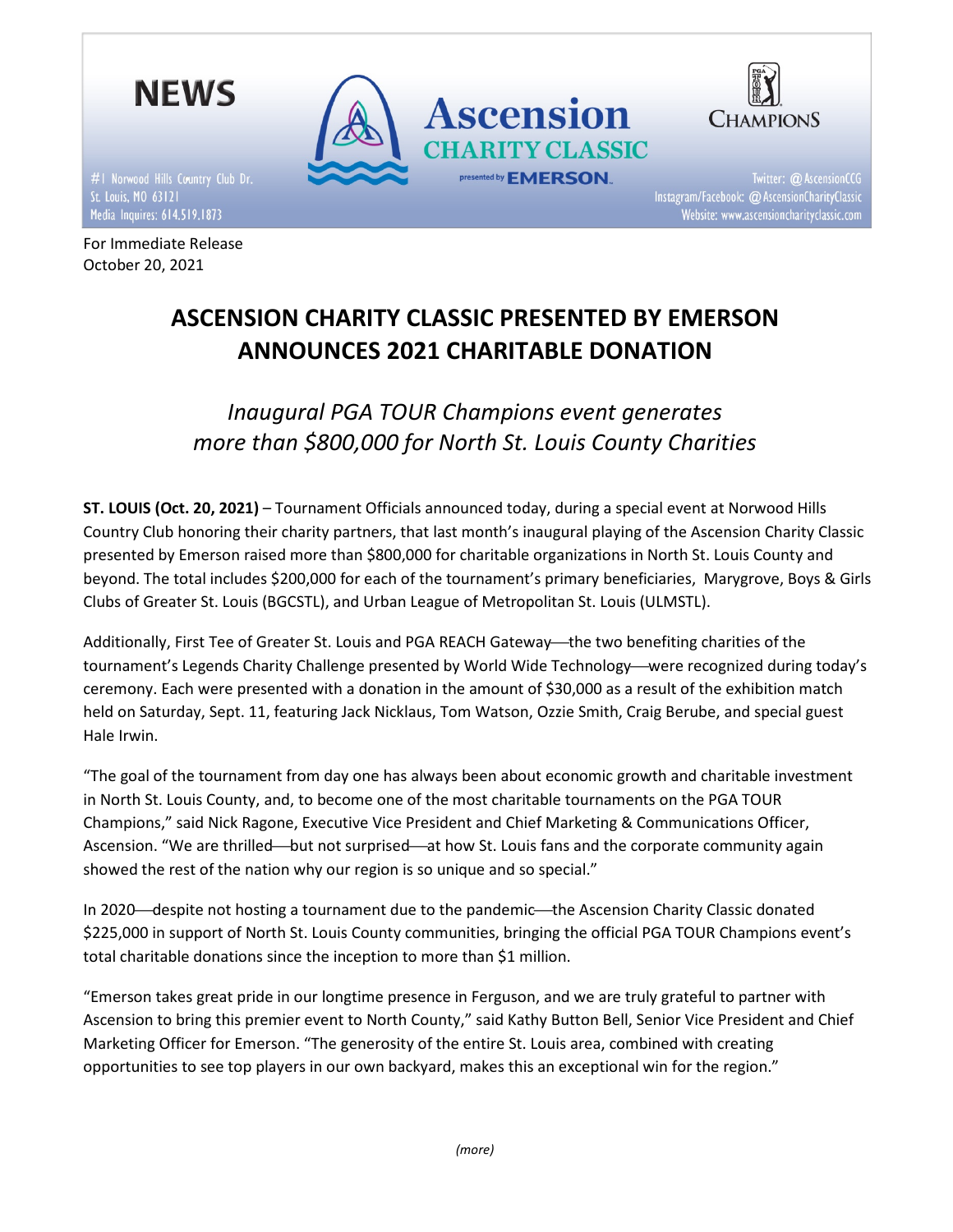Along with providing substantial philanthropic benefits to the region, the 2021 tournament also set attendance marks for first-year tournaments on PGA TOUR Champions and has established itself as a premier event on the senior circuit.

"This felt like a PGA TOUR event coming down the stretch on Sunday with the fan attendance and hospitality build-out," said inaugural Champion David Toms. "I'm thrilled to be the first champion of the event, and even more inspired to know that the real winners of the tournament are its charities and the St. Louis community."

"Last month, Ascension put community and philanthropy on center stage," said Joe Bestgen, chief executive officer of Marygrove. "Marygrove, North County, and the entire St. Louis Metropolitan area owes a huge debt of gratitude to Ascension for leading the way in partnership with Emerson and World Wide Technology to host a premier event that really showcases the best of our region and will benefit so many in our community, now and for years to come."

"The Boys & Girls Clubs of Greater St. Louis is grateful to Ascension Health for its generosity and passion for the children we are privileged to serve," said Flint Fowler, president of the Boys & Girls Clubs of Greater St. Louis. "The Ascension Charity Classic presented by Emerson raised awareness about the impact our organization has on the lives of children and teens. The tournament's gift represents hope and opportunity, particularly for those who need us most."

"The Urban League is extremely grateful to the Ascension team and all of the sponsors and supporters of the Ascension Charity Classic by Emerson," said Michael P. McMillan, President & Chief Executive Officer of the Urban League of Metropolitan St. Louis. "The demand for our services tripled during the height of the COVID-19 pandemic and the residual impact on our most vulnerable communities continues to be significant. This gift means we will be able to continue meeting the needs of those who are most fragile and assist with their recovery. This is true corporate social responsibility in action, and we cannot be more appreciative."

The 2022 Ascension Charity Classic presented by Emerson will be held the week of September 5 – 11, at Norwood Hills Country Club.

The Ascension Charity Classic will be one of the premier Regular Season events on the PGA TOUR Champions in 2022, which will give way to the Charles Schwab Cup Playoffs-a season-ending, three-tournament series used to determine the TOUR's season-long champion.

For more information about the Ascension Charity Classic presented by Emerson, including ticket, pro-am and hospitality availability, visit the Ascension Charity Classic website at ascensioncharityclassic.com. For the latest news and updates on social media, follow the tournament on Twitter at @ascensionccg, on Facebook at facebook.com/ascensioncharityclassic and Instagram at @ascensioncharityclassic.